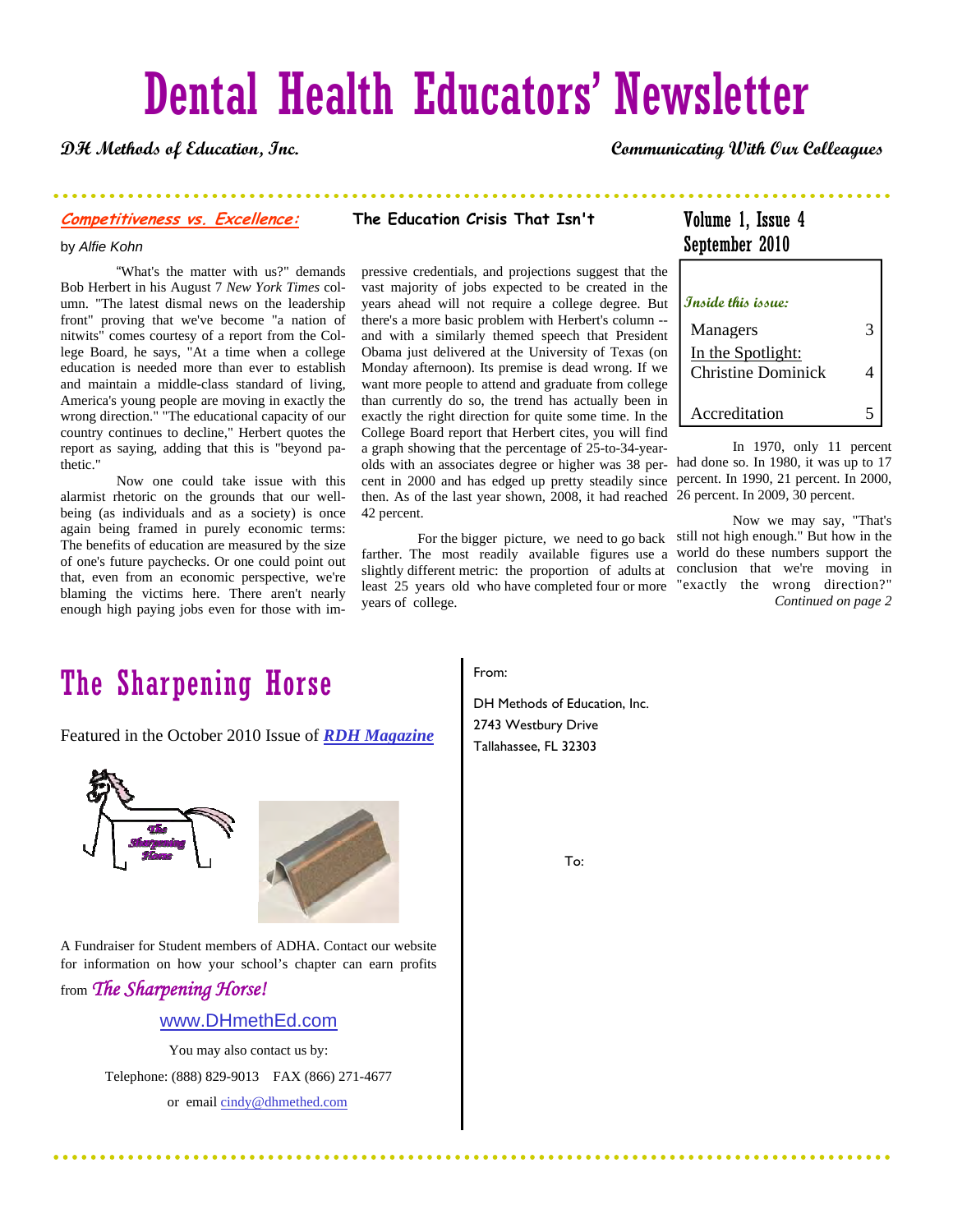#### Dental Health Educators' Newsletter  $\bm{\mathcal{P}}$

## Excellence *vs.* Competitiveness:<br>continued from page 1 *continued from page 1*

 The operative phrase in that question, it turns out, is "in the world." Herbert (like the College Board and the President) doesn't seem to be interested in whether we're making progress. The only question of interest is whether the U.S. is beating other countries. It turns out that people of other nationalities have the audacity to want their students, too, to get more education. And they, too, are making progress toward that goal. Like most op-ed columnists, reporters, and politicians (of both parties), Herbert actually regards this fact as bad news.

 From any reasonable moral standard, we'd want kids to succeed regardless of where they call home. If progress were being made worldwide, that would be terrific news. But what kind of standard is it when the goal isn't success (for all) but merely victory (for America)? Have we really reached the point where life itself is treated like a sports match, where what matters most is whether we can pump the air with our fists and shout, "We're number one!"?

 Even if we're talking only about economics, it's worth rethinking our zero-sum assumption. In an article in Foreign Affairs called "Competitiveness: A Dangerous Obsession," Paul Krugman showed why it's simply inaccurate to believe that other countries have to fail in order for our country to succeed. (The late economist David M. Gordon made essentially the same point in The Atlantic; his essay was entitled,

#### **("Do We Need to Be No. 1?")**

And when we're talking about education - how effectively students are learning, or how long they remain in school -- the preoccupation with rankings is even less appropriate, for several reasons.

 First, the two realms aren't all that closely connected, the conventional wisdom notwithstanding. Even if you're not persuaded by Krugman and Gordon, even if you always feel compelled to follow the word "global" with "competitiveness" -- as if the only way to understand interactions among nations is in purely adversarial terms -- a country's educational status doesn't drive its economic status. I don't just mean that education ought to be about more than dollars and cents. I mean that the two don't tend to track all that closely. For individual students, school achievement is only weakly related to subsequent workplace performance. And for nations, there's little correlation between average test scores and economic vigor.

 The late Gerald Bracey, for example, found 38 countries whose economies had been rated on the Current Competitiveness Index calculated by the World Economic Forum and whose students' test scores had also been assessed. There was virtually no correlation between countries' scores on the two lists. And it doesn't help to stagger the two so as to compare today's students in a given country with tomorrow's economy (giving the students time to take their place in the workforce). Consider Japan's outstanding test scores in the 1980s and its dismal economic performance in the 1990s.

 (You wouldn't get an argument from me if you attributed this lack of connection to the fact that standardized test results are lousy indicators of educational aptitude or achievement. But I'm not aware of any educational indicator that suggests a country's economic strength is mostly determined by the quality of its schools. Politicians and editorial writers keep assuming that connection even though social scientists keep failing to find any evidence for it.)

 Second, even if test scores, or average number of years of education completed, were meaningful measures, it makes no sense to look mostly at how countries rank against one another. All of them may be shamefully low or impressively high. Or the differences among them may not be statistically significant. It's absolute attainment that matters. Relative success tells us nothing of interest - unless, again, your goal isn't substantive excellence but the right to claim victory.

 Third, there's no getting around that basic moral consideration. To say that our goal isn't for our kids to keep improving but to score better than their counterparts in other countries -- or that it isn't for more of our students to stay in school longer but to "retake the lead," as President Obama put it on Monday, alluding to a nonexistent international contest - - is to say that we want children to fare relatively poorly just because they aren't Americans.

 The toxicity of a competitive worldview is such that even people who are reasonably progressive on other issues literally don't notice evidence that's staring them in the face - - in this case, showing that more and more of our population are getting college degrees with each passing year. And when we're perpetually worried about being -- and staying -- king of the mountain, we find ourselves taking a position that leads us to view progress made by young people in other countries as bad news. That's both intellectually and ethically indefensible.

 Maybe Bob Herbert is right after all to ask **"What's the matter with us?"** 

*Alfie Kohn www.alfiekohn.org is the author of 12 books, including No Contest: The Case Against Competition and The Schools Our Children Deserve.* 

*Follow him on Twitter at @alfiekohn Views and opinions expressed are the author's, and not those of DH Methods of Education, Inc.* 

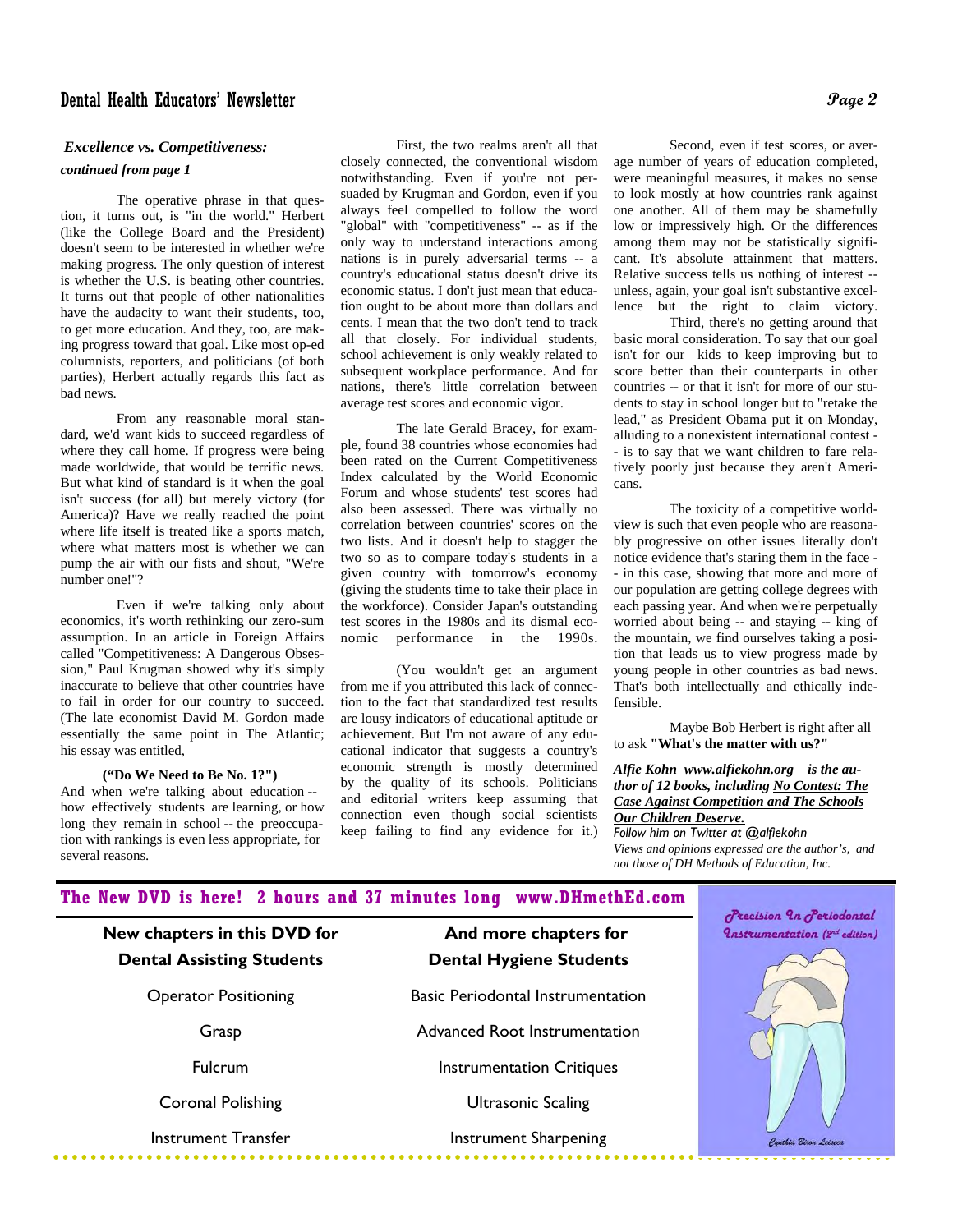

## Ten Signs of Incompetent Managers By Toni Bowers, PhD Head Blog Editor: blogs.techrepublic.com

August 5, 2009

I came across a great piece about traits that incompetent managers share written by Margaret Heffernan for FastCompany.com. This no nonsense piece cuts to the chase and is about as true a list as I have ever seen. Here are the traits of incompetent managers, according to Ms. Heffernan

**Bias against action:** There are always plenty of reasons not to take a decision, reasons to wait for more information, more options, more opinions. But real leaders display a consistent bias for action. People who don't make mistakes generally don't make anything. Legendary ad man David Ogilvy argued that a good decision today is worth far more than a perfect decision next month. Beware procrastinators.

**Secrecy:** "We can't tell the staff," is something I hear managers say repeatedly. They defend this position with the argument that staff will be distracted, confused or simply unable to comprehend what is happening in the business.

**If you treat employees like children, they will behave that way**  which means trouble. If you treat them like adults, they may just respond likewise. Very few matters in business must remain confidential and good managers can identify those easily. The lover of secrecy has trouble being honest and is afraid of letting peers have the information they need to challenge him. He would rather defend his position than advance the mission. Secrets make companies political, anxious and full of distrust.

**Over-sensitivity**: "I know she's always late, but if I raise the subject, she'll be hurt." An inability to be direct and honest with staff is a critical warning sign. Can your manager see a problem, address it headlong and move on? If not, problems won't get resolved, they'll grow. When managers say staff is too sensitive, they are usually describing themselves. Wilting violets don't make great leaders. Weed them out. Interestingly, secrecy and over-sensitivity almost always travel together. They are a bias against honesty.

**Love of procedure:** Managers who cleave to the rule book, to points of order and who refer to colleagues by their titles have forgotten that rules and processes exist to expedite business, not ritualize it. Love of procedure often masks a fatal inability to prioritize — a tendency to polish the silver while the house is burning.

**Preference for weak candidates:** We interviewed three job candidates for a new position. One was clearly too junior, the other rubbed everyone up the wrong way and the third stood head and shoulders above the rest. Who did our manager want to hire? The junior. She felt threatened by the super-competent manager and hadn't the confidence to know that you must always hire people smarter than yourself.

**Focus on small tasks:** Another senior salesperson I hired always produced the most perfect charts, forecasts and spreadsheets. She was always on time, her data completely up-to-date. She would always volunteer for projects in which she had no core expertise — marketing plans, financial forecasts, meetings with bank managers, the office move. It was all displacement activity to hide the fact that she could not do her real job.

**Allergy to deadlines:** A deadline is a commitment. The manager who cannot set, and stick to deadlines, cannot honor commitments. A failure to set and meet deadlines also means that no one can ever feel a true sense of achievement. You can't celebrate milestones if there aren't any.

**Inability to hire former employees:** I hired a head of sales once with (apparently) a luminous reputation. But,

as we staffed up, he never attracted any candidates from his old company. He'd worked in sales for twenty years — hadn't he mentored anyone who'd want to work with him again? Every good manager has alumni, eager to join the team again; if they don't, smell a rat.

**Addiction to consultants:** A common but expensive — way to put off making decisions is to hire consultants who can recommend several alternatives. While they're figuring these out, managers don't have to do anything. And when the consultant's choices are presented, the ensuing debates can often absorb hours, days, months. Meanwhile, your organization is poorer but it isn't any smarter. When the consultant leaves, he takes your money and his increased expertise out the door with him.

**Long hours:** In my experience, bad managers work very long hours. They think this is a brand of heroism but it is probably the single biggest hallmark of incompetence. To work effectively, you must prioritize and you must pace yourself. The manager who boasts of late nights, early mornings and no time off cannot manage himself so you'd better not let him manage anyone else.

Any one of these behaviors should sound a warning bell. More than two — sound the alarm! ♦

#### **DVD for Advanced Instrumentation**



.....................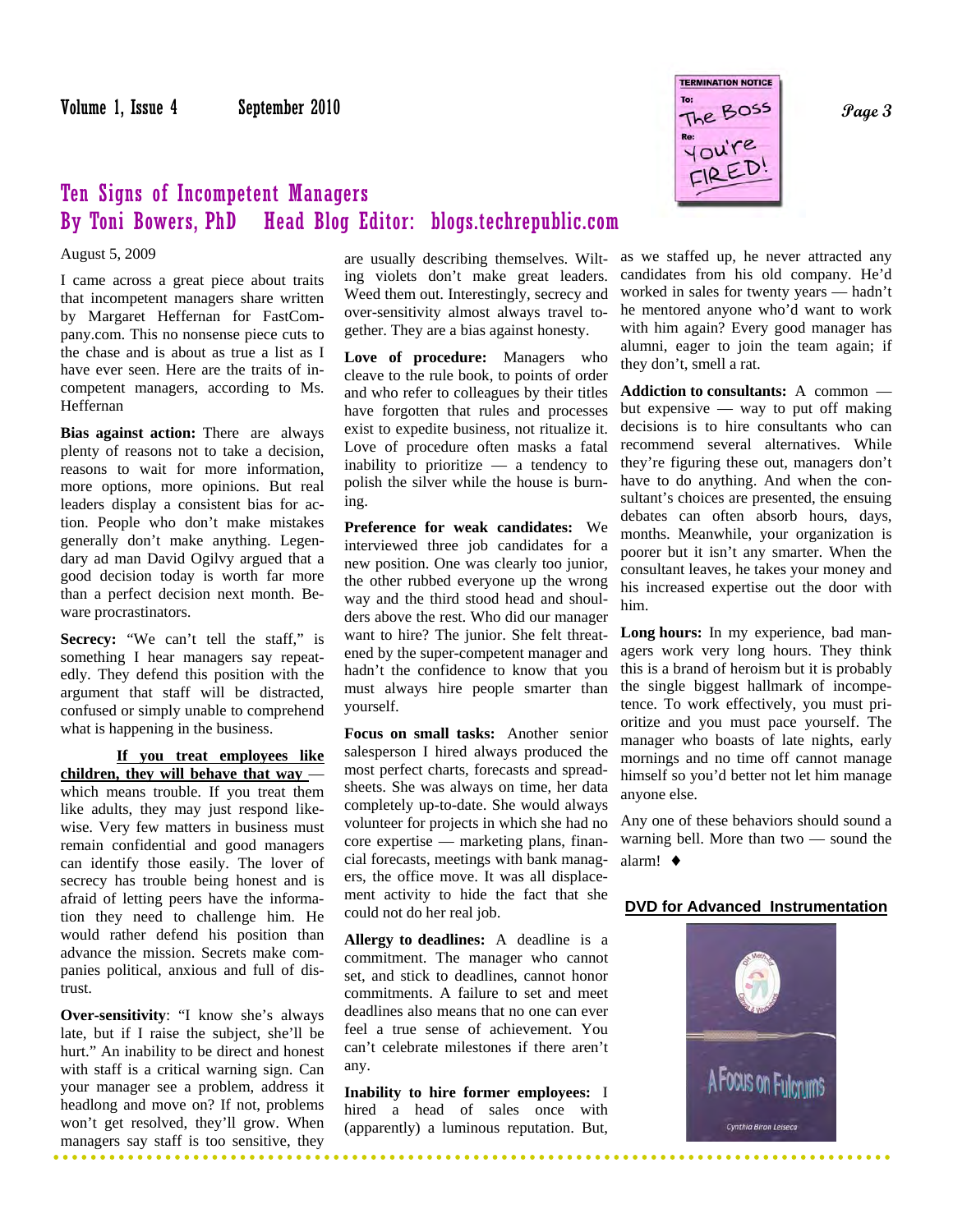## Volume 1, Issue 4 September 2010 **Page 4**

#### **In the Spotlight**



#### **Christine Dominick CDA, RDH, M.Ed**

 Christine is the former Chair of Forsyth School of Dental Hygiene, Boston, MA and creator and Director of Mt. Ida Dental Hygiene Program in Newton, MA. She has over 40 years of clinical and teaching experience. After graduating from Forsyth in 1968 she received her Bachelor of Science degree from Northeastern University in 1972 and her Masters of Adult Education from the University of New Hampshire in 1974. Her first job in education was at New Hampshire Technical Institute in Concord, NH.

In 1985, her family relocated to Massachusetts where she raised her family and practiced dental hygiene.

 In 1997, Christine was asked to start the Dental Hygiene Program at Mt. Ida College in Newton, MA. Always up for a challenge, she accepted. In 1999, Mt. Ida College opened its doors to the first Dental Hygiene class and a 100% pass on the National Board Exam. This endeavor was an education in dealing with CODA requirements and becoming an administrator.

 In 2003, Christine became the Chair of MCPHS Forsyth School of Dental Hygiene. She has stepped down from her position as chair, but is on faculty at Forsyth and responsible for special projects. She is in her 5th year as a consultant examiner for NERB. Her six years as a CODA site team visitor and completion of over eight site visits to combinations of DA & DH schools and distance education sites provided her an opportunity to learn the accrediting process well. Christine has prepared for and participated in over 5 site visits to her own schools, serves as a self-study reader for her peers. She has been the lead presenter for the *DA & DH Accreditation Workshops* in the Boston and Jacksonville camps and will lead the upcoming Accreditation Workshops in Las Vegas, NV at the fall Camp this November.

 Those who have attended Christine's *Accreditation Workshops* in camps have described her as one who is calm and self assuring and extremely knowledgeable in preparing them to get the whole faculty on board with preparing their self-study documents and planning the site visit. Her methodical approach to tackling this monumental project has her course attendees raving about the confidence she gives them. Christine is very strict about the thoroughness with which compliance to standards must be demonstrated. She can answer all their questions and give solutions to problems they are having with aspects of their programs that might not be perfectly in accordance with the standards. She shares examples of self-study document styles and templates for guiding faculty in displaying their program information.

 She can tell you how to correctly host the site visit and exactly what to do to make the experience positive for the site-team as well as your faculty. She is current in her research on the standards and provides an accreditation workshop that is unparalleled. And above all, she is an educator's educator. One of the caliber that all others admire. ♦

*If you know of an educator you want "In the Spotlight" write to cindy@dhmethed.com* 

|                 | Fall Camp, November 11-14, 2010 Las Vegas, NV<br><b>Educational Methodology Workshops</b><br>for Allied Dental Educators                                                    | Mei               |
|-----------------|-----------------------------------------------------------------------------------------------------------------------------------------------------------------------------|-------------------|
| <b>Date</b>     | <b>Class Schedule</b>                                                                                                                                                       | Time              |
| Thurs. 11/11/10 | <b>Accreditation Workshop for Dental Hygiene</b>                                                                                                                            | 8:00 AM - 5:00 PM |
| Fri. 11/12/10   | <b>Complete Dental Assisting Preclinic Course</b>                                                                                                                           | $8:00$ AM - Noon  |
| Fri. 11/12/10   | <b>Instrument Sharpening</b>                                                                                                                                                | $1:00 - 3:00$ PM  |
| Sat. 11/13/10   | TalEval Computerized Grading for DA & DH<br>This is the last time we will offer this free course                                                                            | 8:00 AM - Noon    |
| Sat. 11/13/10   | <b>Complete Case Based Course</b>                                                                                                                                           | $1:00 - 5:00$ PM  |
| Sat. 11/13/10   | <b>Accreditation Workshop for Dental Assisting</b>                                                                                                                          | 8:00 AM - 5:00 PM |
| Sun. 11/14/10   | <b>Teaching Methodology for Allied Dental Educators</b><br>(This workshop is no longer provided as an inservice at individual<br>schools. It is only offered at the camps.) | 8:00 AM - 5:00 PM |

**Final Registration Deadline, October 15, 2010 Register on our website: www.DHmethED.com** 

.....................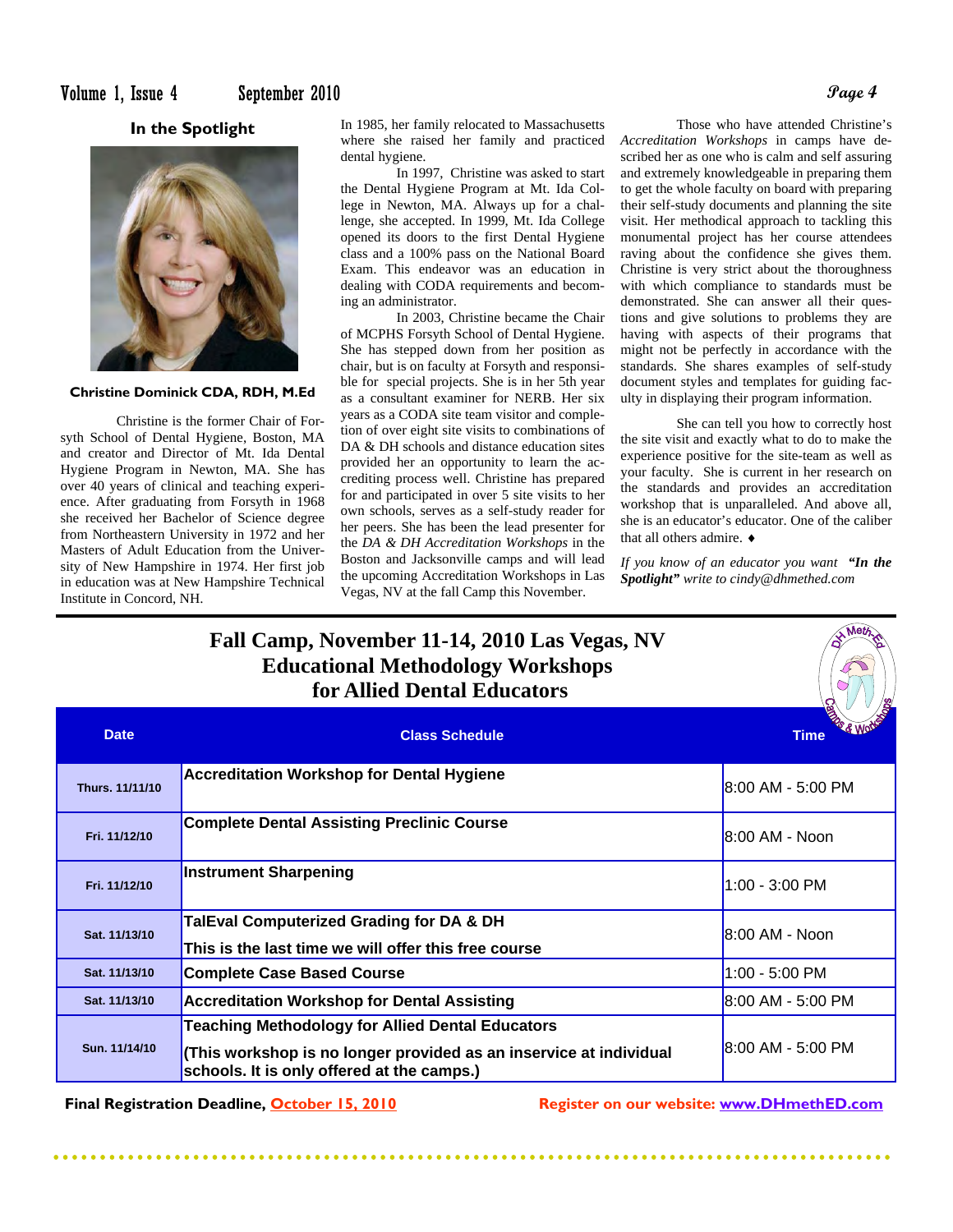#### **Accreditation—Inquiring Minds Will Ask**

*by Cindy Biron Leiseca*

 This is a new column that will be included in future newsletters. It will feature specific standards in each issue and what is necessary to demonstrate compliance with them. Our consultants at DH Methods of Education Inc. who are current and former site team visitors will be serving as advisors for the column. And if need be, a call will be made to the managers at the ADACODA for further clarification.

Since we have had so many accreditation workshops at our camps, we receive many emails from faculty members from all over the country asking us for our interpretation of certain ADACODA Standards and how to demonstrate compliance with them. This column will address questions most frequently asked.

 There are standards that seem to be questioned repeatedly or often misinterpreted. Standards 3-7 through 3-8 in DA, DH, and DLT are brought to mind. The standards speak to current educational methodology and qualifications for teaching. The verbiage of the standards differ slightly in each of the disciplines, since an emphasis seems to be in order for each discipline. Site teams may be responsible for visiting a school with all three disciplines simultaneously. They have a complete understanding of the standards and why there is more emphasis on certain aspects of the standards in each of the disciplines. If you haven't read the standards on educational methodology and teaching qualifications for disciplines other than your own, it is a good idea to read them for a better understanding of all aspects of educational methodology. Read the "Self-study Guides" provided by ADACODA as well, so you will have a better understanding of what demonstrates compliance with these standards.

 Standards for all three disciplines state baccalaureate degrees are required for teaching didactic courses. And all state "current knowledge of specific subjects they are teaching, and if applicable, instruction in distance education techniques and delivery.

 Dental Hygiene standard 3-7 states "background in educational methodology consistent with teaching assignments". Dental Assisting and Dental Laboratory Technology standards actually delineate "educational methodology that includes: theory, practice, curriculum development, educational psychology, test construction, measurement and evaluation". The latter referring to general educational methodology, the former "how to teach specific subjects". So yes, these are two separate entities, but both apply to all three disciplines. And the third separate entity is "Distance Learning", which requires training and instructional courses that vary by state.

 Dental Hygiene 3-7 includes in its intent statement, "Individuals who teach and supervise in students' clinical enrichment experiences should have qualifications comparable to faculty who teach in the dental hygiene clinic and are familiar with the program's objectives, content, instructional methods and evaluation procedures." This means you need to bring in the off-campus supervisors and instructors and calibrate with them on your methods of teaching and evaluating students. They need to attend the in-services and/or attend methods courses that your faculty attends.

So what do you need to do to demonstrate compliance? **Be thorough! And…………**

#### **All faculty members must have at least a baccalaureate degree**

*or proof of enrollment indicating degree completion is within the calendar year.*

#### **Current knowledge in subjects you are teaching:**

*Faculty curriculum vitae showing current and advanced training in their subject areas, especially—radiology, nutrition, oral pathology, dental materials, periodontology, pharmacology and the sciences that change!* 

Dental anatomy and histology and embryology structures do not change, but the methods for teaching and testing of these subjects do. General education methodology courses provide faculty with such methods.

In the self-study guide under 3-7 **notice**:

#### **A Description**

#### **1. Describe the mechanism utilized to determine teaching assignments.**

This is where there is room for interpretation. To some it may be interpreted as simply distributing the teaching load of all subjects, but more specifically it refers to who is most qualified to teach a specific subject. There is an expectation that those who teach specific subjects, especially nutrition, radiology, and oral pathology, have some advanced training in the subject area that gives them the credentials to teach the course. It may mean that the faculty members need to attend an advanced training (multi-day) course in radiology, or oral pathology, or nutrition.

#### **General Education Methodology**

General education methodology is a separate entity from advanced training for specific subjects and is required for all faculty teaching students on or off-campus. This course must be current and comprehensive and your site team has been given a directive to evaluate the materials from such a course to determine if it is a current, quality course of sufficient content and length.

Be advised, there may be watered down courses of bits and pieces of methodology offered at state educational meetings. They may draw people to meetings, but may or may not be evidenced based (they are opinions) and such courses might not include all the topics that are consistent with a comprehensive teaching methodology course.

#### **What topics are included in a comprehensive teaching methodology course?**

- Philosophy of education
- Implementing professionalism throughout the curriculum
- Faculty attributes
	- Writing goals
- Learning styles
- How to learn
- Teaching methods (How to teach) in current formats that include activities, various lecture styles, case based formats, research projects, etc.
- Technology in education
- Critical thinking teaching and testing strategies
- Objective evaluation methods for didactic and clinical courses
- Faculty calibration
- Providing student feedback
- Classroom management
- Student behavioral issues
- Assessing outcomes
- How to conduct curriculum workshops

#### **Distance Learning—A third entity**

Distance learning and online teaching require separate training sessions. Teaching centers at colleges and universities provide training that is consistent with state laws. Include a description of the training courses and material as an exhibit in your self-study document or have it available for the site team at the time of the visit.

## **Page 5**